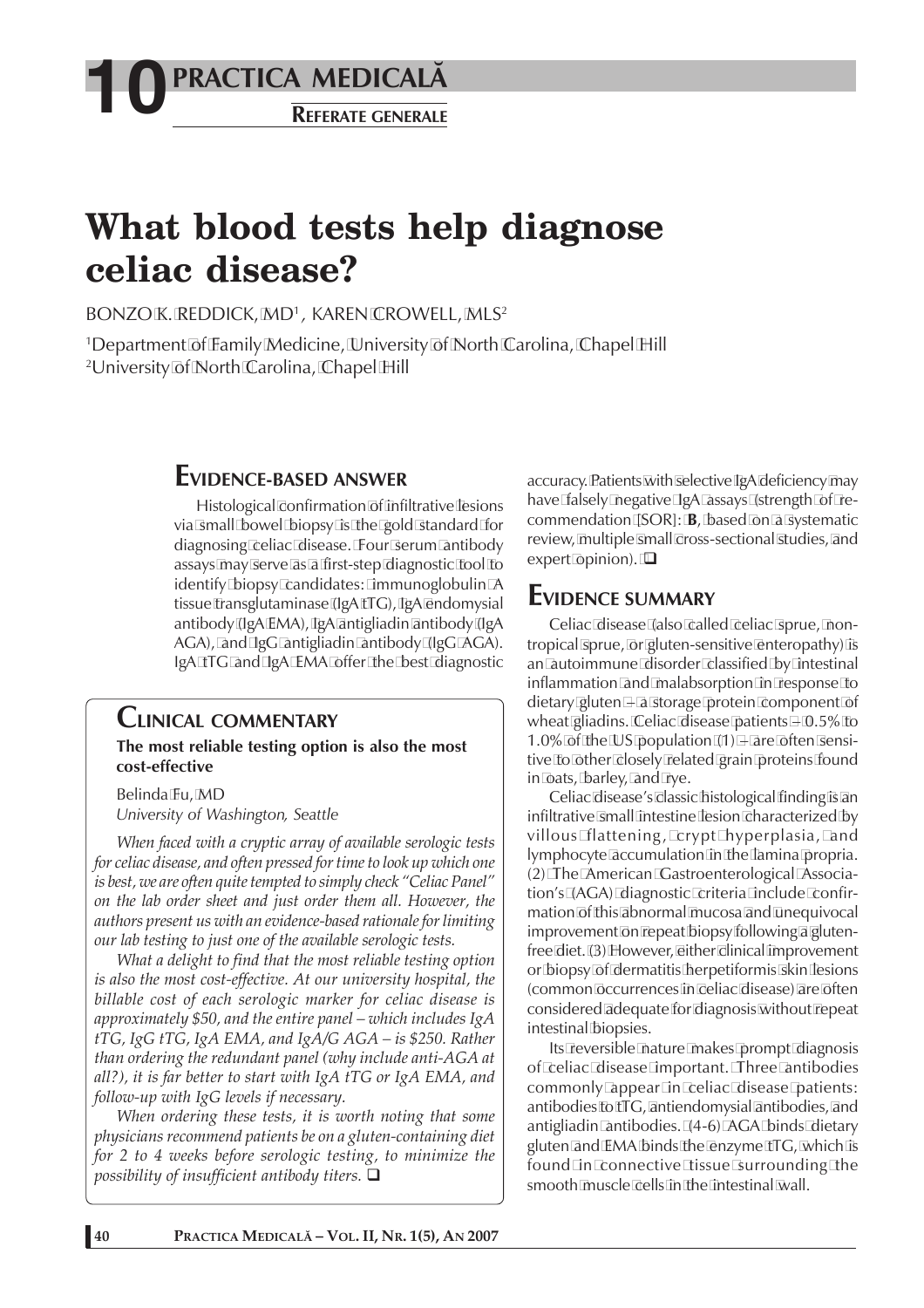#### **FAST TRACK**

*Rather than ordering a redundant panel, it is far better to start with IgA tTg or IgA EMA, and follow up as necessary*

The gluten-autoantibody interaction in the small intestinal lumen has IgA as its major component; IgG represents a longer-term immune response. Serum assays of the IgA and IgG forms of AGA and tTG are enzyme-linked immunosorbent assays (ELISA); EMA is measured by indirect immunofluorescence. (5,6)

In 2 studies of the diagnostic accuracy of IgA tTG, 95% to 98% of biopsy-proven celiac disease patients had positive tests, while only 5% to 6% of controls were positive. (4,5) In a systematic review, there was no statistically significant difference between IgA EMA and IgA tTG – both had sensitivities greater than 90% and specificities greater than 95%. (7) IgA AGA did not perform as well (sensitivity 80%–90%, specificity 85%– 95%). The TABLE summarizes the diagnostic accuracy of the various tests.

**Table. Diagnostic accuracy of serologic tests for celiac disease patients with normal IgA levels**

Sn, sensitivity; Sp, specificity; LR+, likelihood ratio of a positive test result; LR–, likelihood ratio of a negative test result.

| <b>SEROLOGIC TEST</b> | <b>SN</b>   | <b>SP</b>   | $LR+$ | $LR-$ |
|-----------------------|-------------|-------------|-------|-------|
| IgA tTG               | 95%-98%.95  | 94%-95%.94  | 16    | 0.05  |
| IgA EMA               | $>90\%$ .91 | $>95\%$ .90 | 23    | 0.09  |
| IgA AGA               | 80%-90%.85  | 85%-95%.90  | 8.5   | 0.17  |
| IgG tTG               | 40%         | 95%         | 8     | 0.63  |
| IgG EMA               | 40%         | 95%         | 8     | 0.63  |
| IgG AGA               | 80%         | 80%         | 4     | 0.25  |

#### **FAST TRACK**

*Some physicians recommend patients be on a gluten-containing diet for 2–4 weeks before serologic testing*

Two to 3% of patients with celiac disease have selective IgA deficiency. (2) These patients often have falsely negative serum IgA assays (for EMA, tTG, and AGA), so IgG is a diagnostic alternative. (8,9) In a cross-sectional study, 100% of 20 untreated celiac disease patients with IgA deficiency had positive IgG tests for tTG, AGA, and EMA despite negative IgA tests for the same antibodies. (9) Eleven patients with celiac disease and no IgA deficiency all had positive tTG, AGA, and EMA tests, whether testing for the IgA or IgG forms.

Despite the performance of the IgG assays in this study, only IgG AGA has performed well in larger studies. In a systematic review, IgG tTG and IgG EMA had specificities of 95% but sensitivities of only 40%. (7) IgG AGA has similar sensitivity to the IgA assay – approximately  $80\%$  – with a slightly lower specificity of 80%. The discrepancy in the sensitivity of IgG tTG and IgG EMA between studies occurs because of differing antibody levels with variations in dietary gluten. (9,10) Therefore, testing for IgG tTG and IgG EMA should be reserved for patients with selective IgA deficiency.

Another notable limitation of using serologic markers to diagnose celiac disease is poor sensitivity in patients with mild disease. (11) Diagnosis in these patients may be particularly challenging. Patients with karyotype abnormalities and those with diabetes are also more likely to have falsenegative serologic tests. (2)  $\Box$ 

#### **RECOMMENDATIONS FROM OTHERS**

The AGA recommends using serologic markers to screen patients with either non-specific symptoms or medical conditions that increase the risk of celiac disease. (3) Patients whose clinical profile causes a high index of suspicion and negative IgA serologic markers should be tested for selective IgA deficiency. The AGA recommends relying on small intestinal biopsy for the final diagnosis.

Both the AGA and the North American Pediatric Society for Pediatric Gastroenterology state that tissue transglutaminase and endomysial antibodies are the most useful serologic tests. Antigliadin antibody tests are considered inferior in terms of diagnostic accuracy.  $\square$